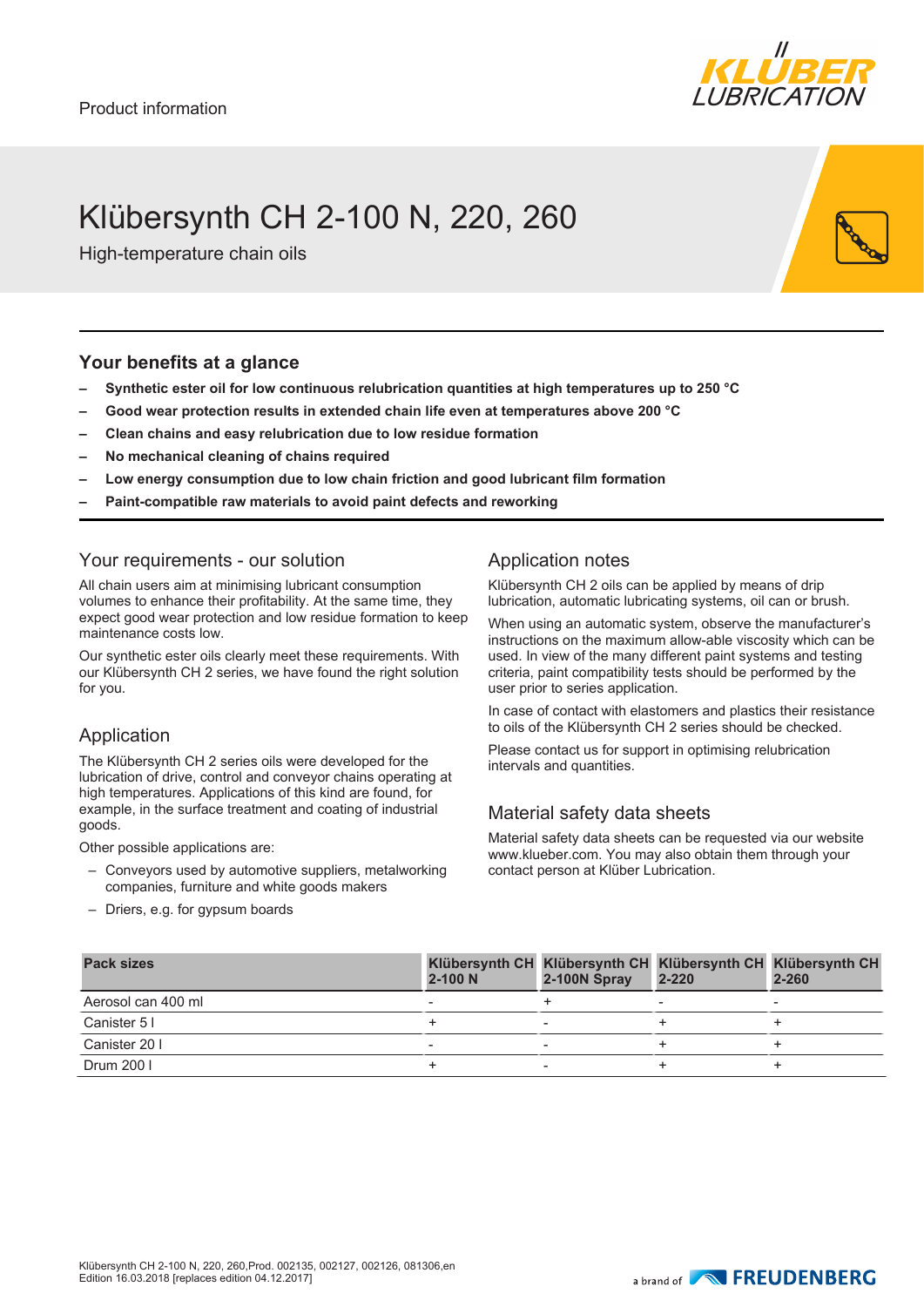# Klübersynth CH 2-100 N, 220, 260

High-temperature chain oils

| <b>Product data</b>                                                                                                                | <b>Klübersynth CH</b><br>$2 - 100 N$ | <b>Klübersynth CH</b><br>2-100N Spray | <b>Klübersynth CH</b><br>$2 - 220$ | <b>Klübersynth CH</b><br>$2 - 260$ |  |  |  |  |
|------------------------------------------------------------------------------------------------------------------------------------|--------------------------------------|---------------------------------------|------------------------------------|------------------------------------|--|--|--|--|
| Article number                                                                                                                     | 002135                               | 081306                                | 002127                             | 002126                             |  |  |  |  |
| Chemical composition, type of oil                                                                                                  | ester oil                            | ester oil                             | ester oil                          | ester oil                          |  |  |  |  |
| Chemical composition, type of oil                                                                                                  |                                      |                                       | synthetic<br>hydrocarbon oil       | synthetic<br>hydrocarbon oil       |  |  |  |  |
| Lower service temperature                                                                                                          | 0 °C / 32 °F                         | 0 °C / 32 °F                          | 0 °C / 32 °F                       | 0 °C / 32 °F                       |  |  |  |  |
| Upper service temperature                                                                                                          | 250 °C / 482 °F                      | 250 °C / 482 °F                       | 250 °C / 482 °F                    | 250 °C / 482 °F                    |  |  |  |  |
| Appearance                                                                                                                         | clear                                | clear                                 | clear                              | clear                              |  |  |  |  |
| Colour space                                                                                                                       | yellow                               | yellow                                | yellow                             | yellow                             |  |  |  |  |
| Density, DIN 51757, 20 °C                                                                                                          | approx. $0.91$ g/<br>$\text{cm}^3$   | approx. 0.91 g/<br>cm <sup>3</sup>    | approx. 0.92 g/<br>cm <sup>3</sup> | approx. $0.92$ g/<br>$\text{cm}^3$ |  |  |  |  |
| Kinematic viscosity, DIN 51562 pt. 01/ASTM D-445/<br>ASTM D 7042, 40 °C                                                            | approx. 100<br>mm <sup>2</sup> /s    | approx. 100<br>mm <sup>2</sup> /s     | approx. 220<br>mm <sup>2</sup> /s  | approx. 260<br>mm <sup>2</sup> /s  |  |  |  |  |
| Kinematic viscosity, DIN 51562 pt. 01/ASTM D-445/<br>ASTM D 7042, 100 °C                                                           | approx. 14 mm <sup>2</sup> /<br>s    | approx. 14 mm <sup>2</sup> /<br>s     | approx. 25 mm <sup>2</sup> /<br>s  | approx. 28 mm <sup>2</sup> /<br>s  |  |  |  |  |
| Viscosity index, DIN ISO 2909                                                                                                      | $>= 135$                             | $>= 135$                              | $>= 130$                           | $>= 140$                           |  |  |  |  |
| Minimum shelf life from the date of manufacture - in a<br>dry, frost-free place and in the unopened original<br>container, approx. | 36 months                            | 36 months                             | 36 months                          | 36 months                          |  |  |  |  |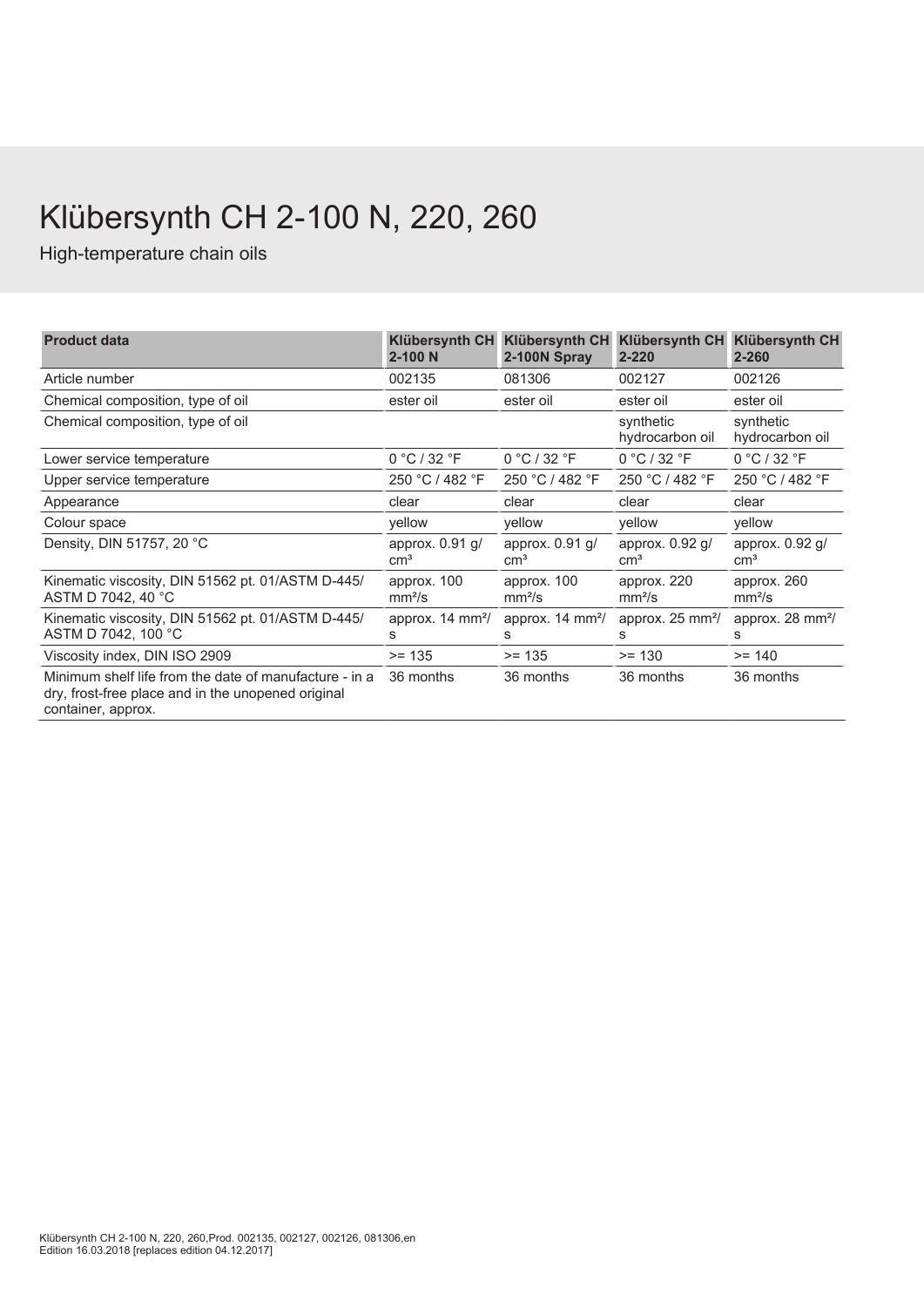